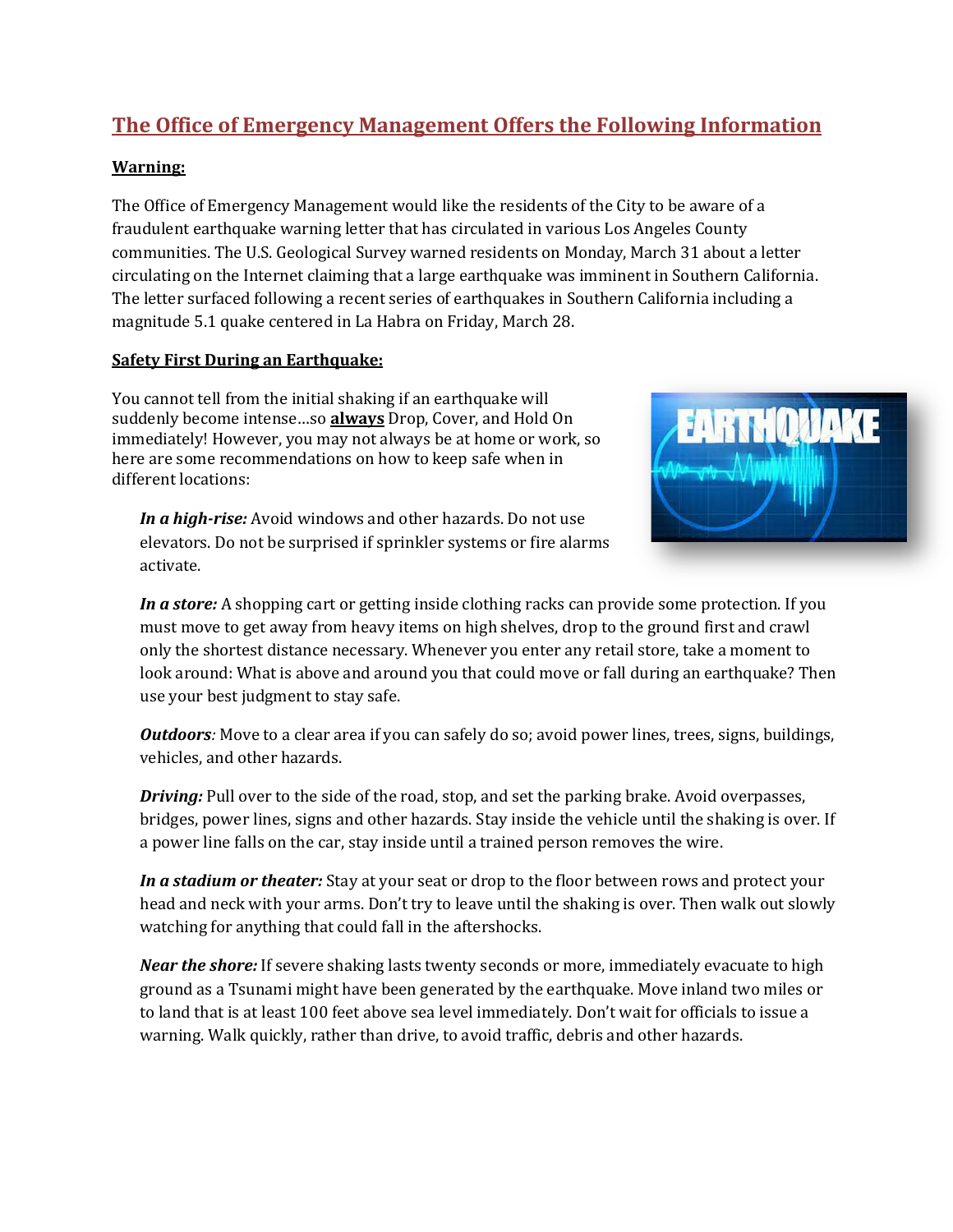*Below a dam:* Dams can fail during a major earthquake. Catastrophic failure is unlikely, but if you live downstream from a dam, you should know floodzone information and have prepared an evacuation plan.

### *For additional earthquake safety tips, please call the Office of Emergency Management at 951.413.3800.*

# **Wildfire is coming… Are you ready?**

# *Ready. Set. Go!*

• *Being Ready* 

Wildfire Preparedness Being Ready for wildfire starts with maintaining an adequate Defensible Space and by hardening your home by using fire resistant building materials. Defensible Space is the buffer you create by removing dead plants, grass and weeds. This buffer helps to keep the fire away from your home. Hardening

your home means using construction materials that can help your home withstand flying embers finding weak spots in the construction, which can result in your house catching fire. It takes the combination of both Defensible Space and the hardening of your home to really give your house the best chance of surviving a wildfire.

• *Getting Set*

Before wildfire strikes, it is important that you get Set. Prepare yourself and your home for the possibility of having to evacuate. There are three main preparation actions should be completed and familiar to all members of your household long in advance of a wildfire.

### Three Steps to Getting Set:

- 1. Create a [Wildfire](http://www.readyforwildfire.org/wildfire_action_plan) Action Plan that includes evacuation planning for your home, family and pets.
- 2. Assemble an **Emergency Supply Kit** for each person in your household.
- 3. Fill-out a Family [Communication](http://www.readyforwildfire.org/family_communication_plan) Plan that includes important evacuation and contact information.
- *GO!*

Evacuation Guide Give your household the best chance of surviving a wildfire by being ready to go and evacuating early. This includes going through pre-evacuation preparation steps (only if time allows) to increase your home's defenses, as well as creating a Wildfire Action Plan for your family. Being ready to go also means knowing when to evacuate and what to do if you become trapped. Remember: